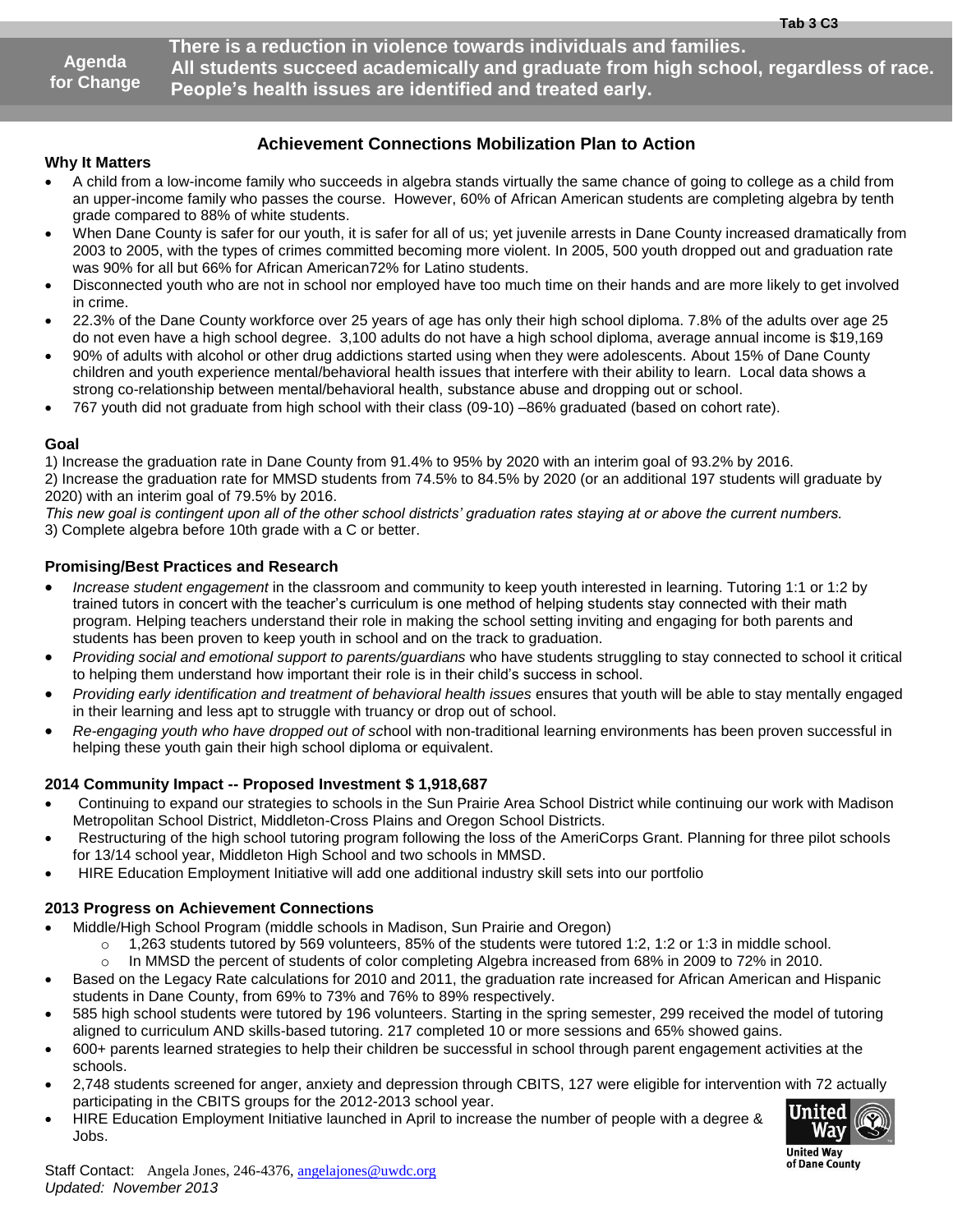*Students succeed academically and graduate from high school, regardless of race.*

### **Achievement Connections**

### Using the 4-year Cohort Rate, African LIVE UNITED. American students in MMSD increased graduation rate from 50% (2011) to 53% (2012)



Data Source: WINSS 2012, numbers above columns reflect numbers of students

### **Tutoring**

have all made positive contributions to

graduation rate and the antecedents to that. **Middle School**

Of the 1263 students tutored at the middle schools in Madison, Sun Prairie and Oregon 829 (66%) enrolled in the program and 647 of those students (77.6%) received at least 8 sessions of tutoring. 70% of those students exhibited improved academic behaviors such as improved homework completion, improved quality of assignments being completed, and improved classroom

involvement/attentiveness.

#### **High School**

585 MMSD students received tutoring last year. Of those 299 enrolled in the model and 217 (73%) received 10 or more sessions of tutoring. 69% of these students showed a measurable improvement in their skills from the pre-test to post-test. This first year 62%

Middle and high school tutoring, screening at  $6<sup>th</sup>$  grade for behavioral health issues and work on resiliency skills

 $\overline{\mathbf{z}}$ 

Primary indicator: Completion of algebra by LIVE UNITED. **Was**e beginning of 10<sup>th</sup> grade. \* In Madison, all groups except for Hispanic and Asian, have the same or increased percentage of students with a C or better Percent of students completing algebra during 9th grade with a C or better 100 90 80 70 60 50 40 30 2 new racial 20 10  $\mathbf{0}$ 07-08 08-09 2009-2010 2010-2011 2011-2012 **African Amer Native Amer** -- Hispanic  $\leftarrow$  Asian White - Pacific Islander - Multi Racial - All Students Source: Madison Metropolitan School District. Data represents only students taking algebra in ninth grade.

of students who showed a measurable improvement in math skills.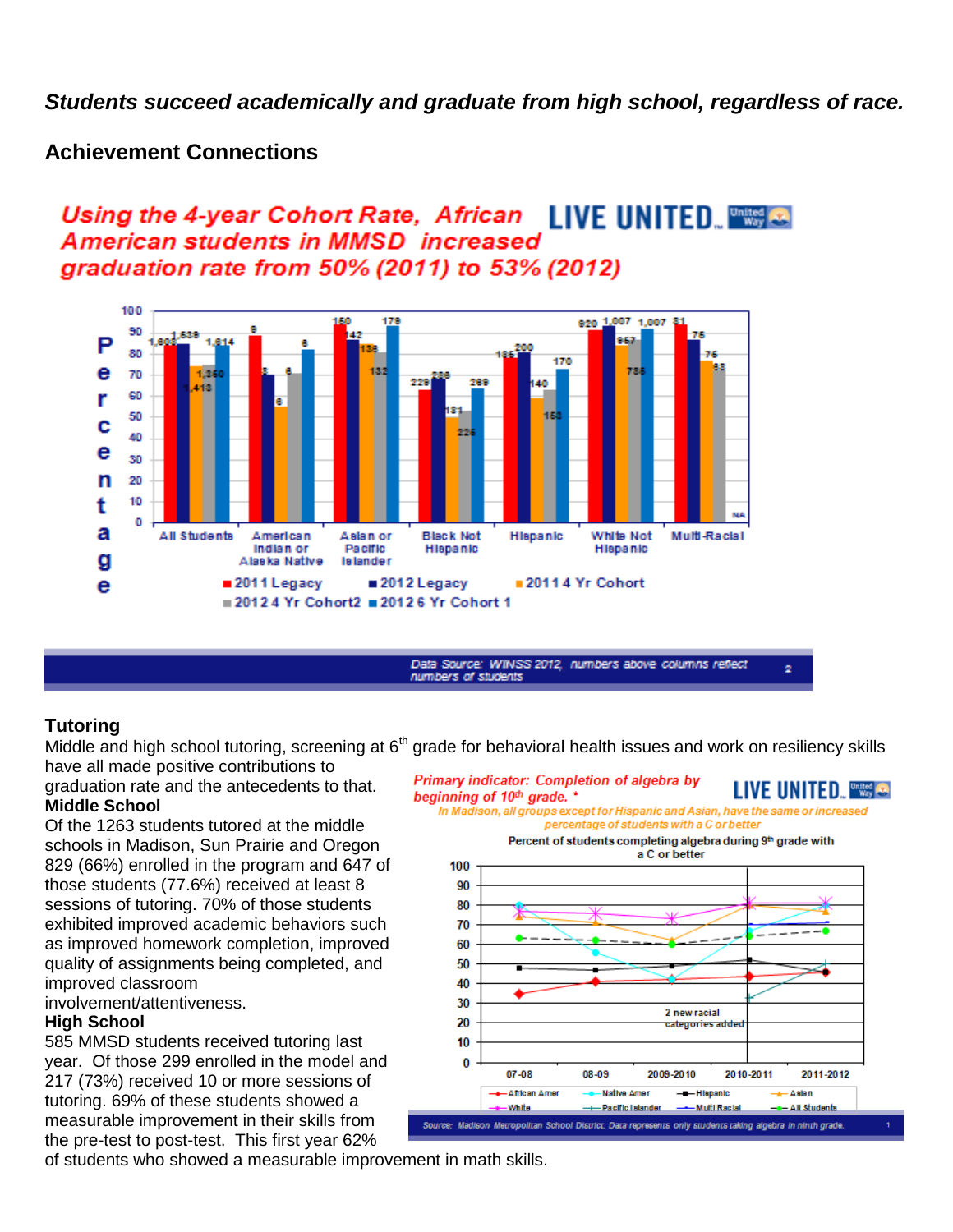### **Behavioral Health**

In 2011-2012, 1467 Madison School District students received the Cognitive Behavioral Intervention for Trauma in Schools (CBITS) screening.

475 students received treatment: 370 through FACE-Kids, 42 from the CBITS intervention and 63 were referred for other treatment.

CBITS specifically screens for trauma and identifies other behavioral health concerns. We use an appropriate combination of CBITS and FACE-Kids interventions for school based treatment.

The **F**ive+ **A**gency **C**ollaborative **E**ffort for Kids program (FACE-Kids) provides accessible group counseling in schools, neighborhood centers, and FACE-Kids agencies. In 2011-12, 57 groups were offered in 29 schools.

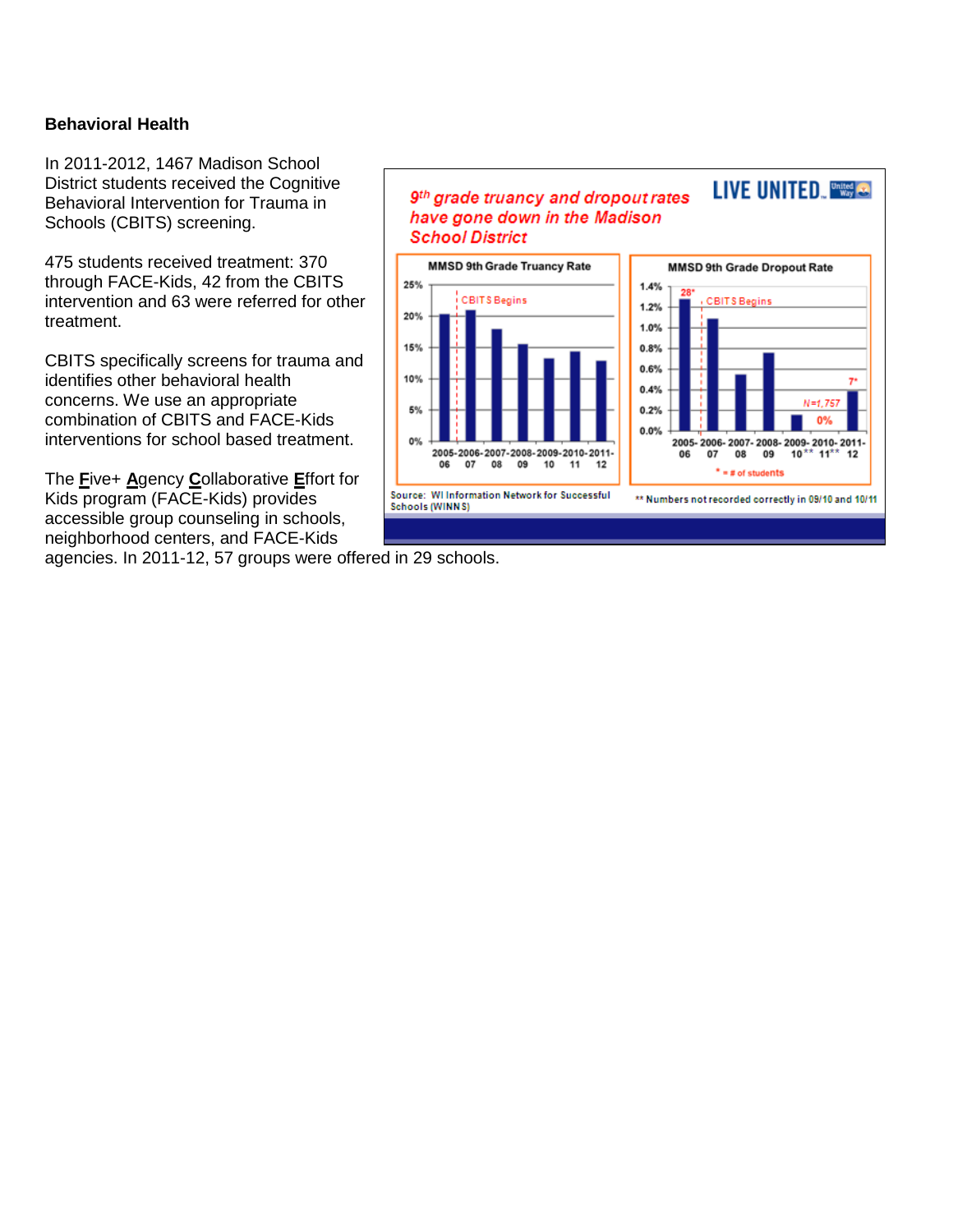

### **Achievement Connections**

### **Results**

Using the four year cohort graduation rate, all Students of Color, with the exception of multi-racial, increased their graduation rate.

Of the 1263 students tutored at the middle schools in Madison, Sun Prairie and Oregon 829 (66%) enrolled in the program and 647 of those students (77.6%) received at least 8 sessions of tutoring. 70% of those students exhibited improved academic behaviors such as improved homework completion, improved quality of assignments being completed, and improved classroom involvement/attentiveness.

# **Achievement Connections Middle School Tutoring**



Race/Ethnicity of MMSD. Sun Prairie and Oregon students tutored during 2012/2013 School Year



### **Community engagement that shaped this initiative**

**3** Parent Engagements for 692 parents of incoming 9<sup>th</sup> grade students -- adolescent brain development, effective parenting strategies, importance of parent involvement throughout school years.

**Superintendents** meet with United Way Board members to discuss challenges and opportunities.

Middle and high school **Principals** identify strategies to improve tutoring progress.

Achievement Connections/Schools of Hope **Leadership Teams** share best practices with Wisconsin's **State Superintendent.**

Representatives of communities of color provide perspective and advice on school attendance issues.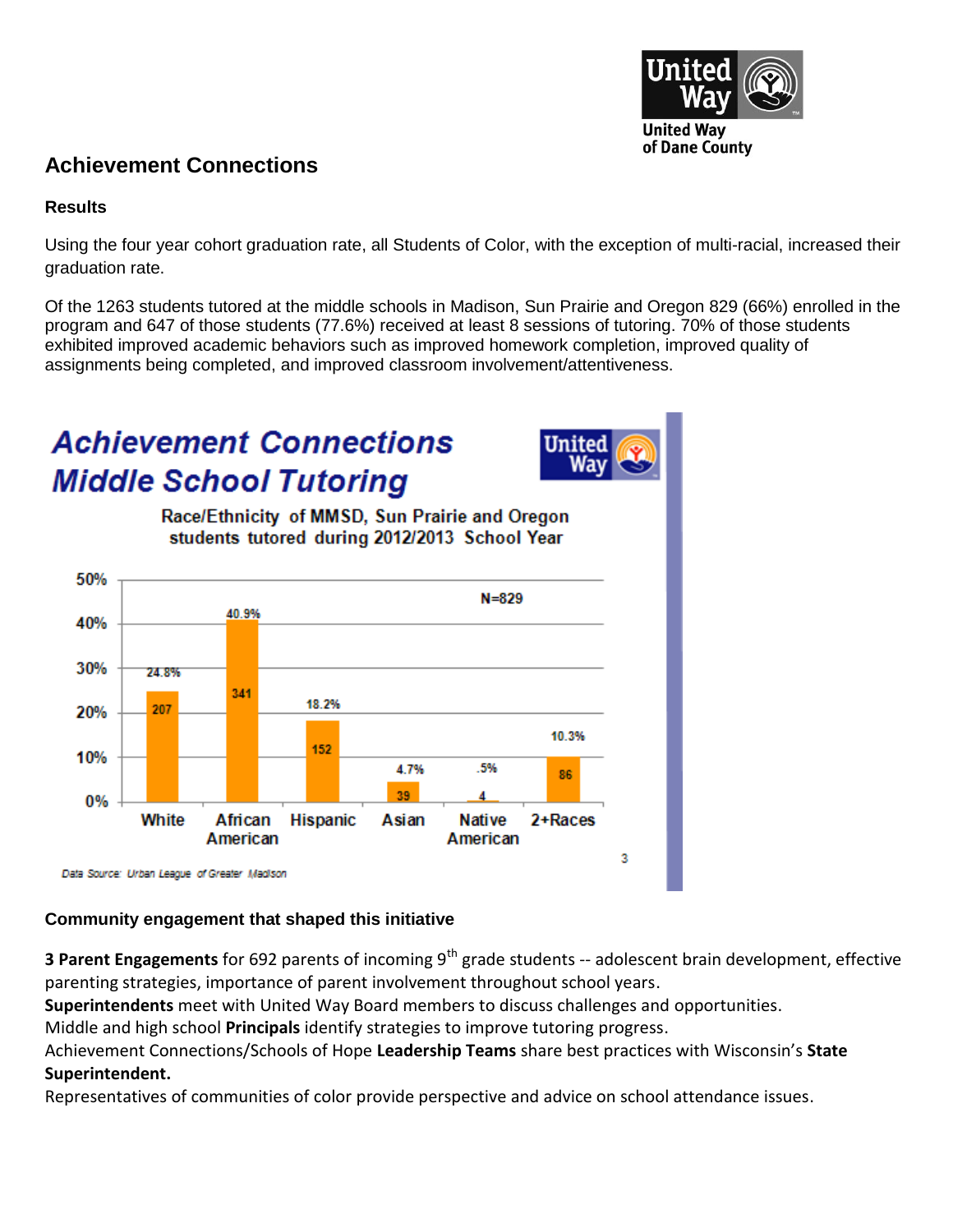### Roster 2014



### *United Way of Dane County Academic Achievement Community Solution Team*

**United Way<br>of Dane County** 

| Tim Culver, Chair        | Superintendent<br>Sun Prairie Area School District        |
|--------------------------|-----------------------------------------------------------|
| <b>Matthew Braunginn</b> | PEOPLE (Pre-College Enrichment Opportunity Program for    |
|                          | Learning Excellence, UW-Madison                           |
| June Brown               | Robert W. Baird & Company                                 |
| Sal Carranza             | Past Chair, Senior Institutional Planner, UW-System       |
| Dave Clack               | American Family Insurance                                 |
| Karen Menendez-Coller    | Agency Representative, Executive Director, Centro Hispano |
| Loretta Himmelsbach      | Executive Director, WI Council of the Blind and Visually  |
|                          | Impaired                                                  |
| Donna Hurd               | Director Administration, Perkins Coie, LLP                |
| Julie Koenke             | AVID Director, Madison Metropolitan School District       |
| Jim Moeser               | Wisconsin Council on Children and Families                |
| Gail Nahwahquaw          | <b>DHS Tribal Affairs Director</b>                        |
| Joe Oswald               | Government and Community Affairs Director                 |
|                          | Wisconsin Laborers' District Council                      |
| <b>Shelly Schwane</b>    | Consultant, WIPFLi CPAs and Consultants                   |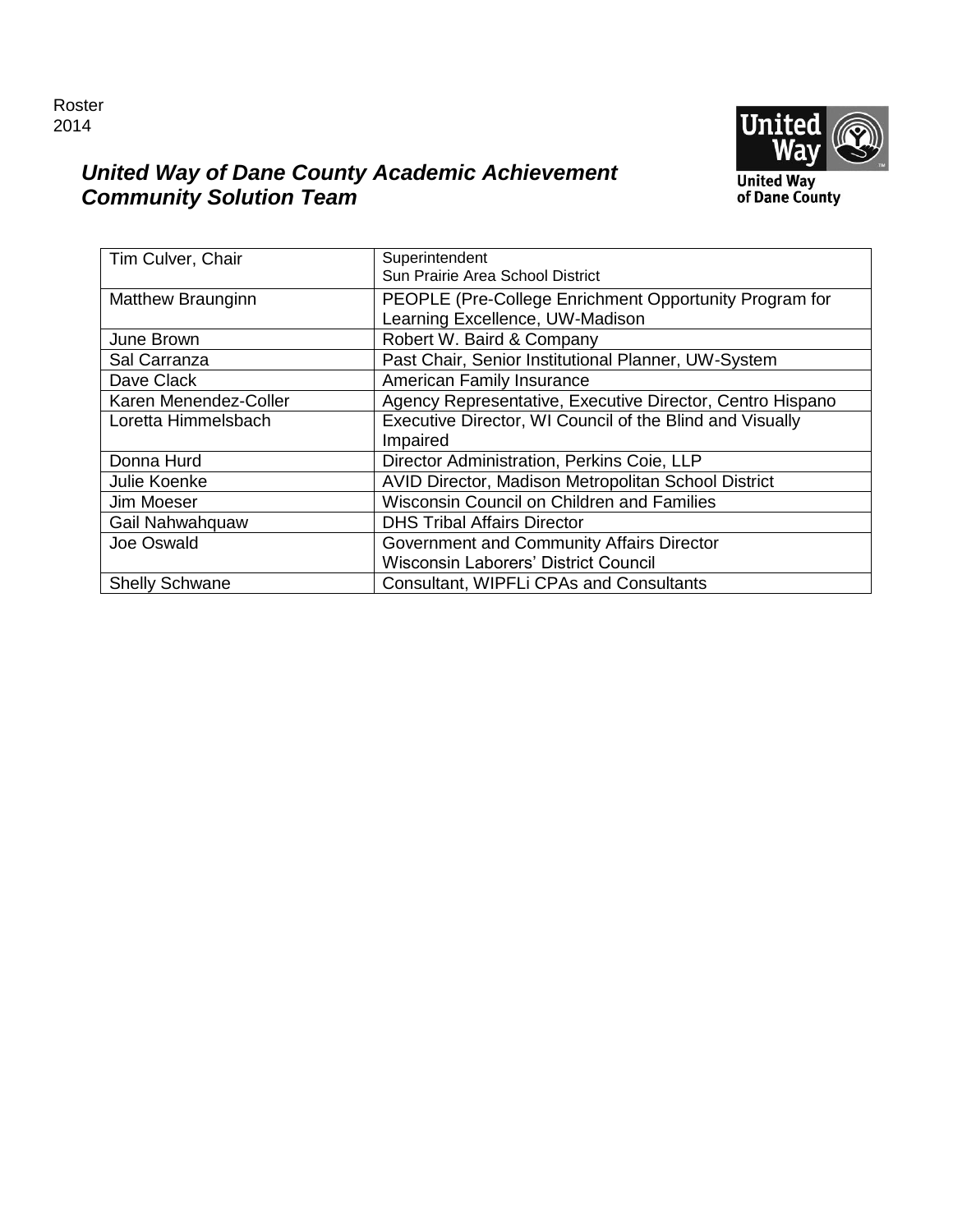

## *Madison Achievement Connections/Schools of Hope Leadership Team*



| Leslie Ann Howard, Co-Chair | <b>President and CEO</b>                                   |
|-----------------------------|------------------------------------------------------------|
|                             | United Way of Dane County                                  |
| Jennifer Cheatham, Co-Chair | Superintendent                                             |
|                             | Madison Metropolitan School District                       |
| John Bauman                 | Dane County Juvenile Court Administrator                   |
| Zach Brandon                | President                                                  |
|                             | <b>Greater Madison Chamber of Commerce</b>                 |
| <b>Kaleem Caire</b>         | President/CEO                                              |
|                             | Urban League of Greater Madison                            |
| Karen Menendez-Coller       | Executive Director, Centro Hispano                         |
| Peg Coyne                   | President, Faculty Representative Council, MTI             |
| <b>Randy Gaber</b>          | Interim Chief, City of Madison                             |
| <b>Brenda Gonzalez</b>      | Community Marketing & Health Equity Manager                |
|                             | <b>Group Health Cooperative</b>                            |
| Fabiola Hamdan              | Joining Forces for Families, Dane County                   |
| Jessica Hankey              | Director of Strategic Partnerships and Innovation, Madison |
|                             | Metropolitan School District                               |
| Cheryl Hanley-Maxwell       | Professor and Associate Dean                               |
|                             | School of Education, UW-Madison                            |
| <b>James Howard</b>         | <b>Board of Education</b>                                  |
|                             | Madison Metropolitan School District                       |
| Ed Hughes                   | <b>Board of Education</b>                                  |
|                             | Madison Metropolitan School District                       |
| William Johnston            | Publisher, Wisconsin State Journal                         |
| Judge Dan Koval             | Municipal Court Judge, City of Madison                     |
| Lisa Kvistad                | Assistant Superintendent, Teaching and Learning            |
|                             | Madison Metropolitan                                       |
| Dr. Birl Lowery             | 100 Black Men                                              |
|                             | Department of Soil Science, UW-Madison                     |
| <b>John Matthews</b>        | Executive Director, Madison Teachers, Inc.                 |
| <b>Everett Mitchell</b>     | Director of Community Relations, UW-Madison                |
| Jim Moeser                  | Liaison to United Way Academic Achievement Team            |
|                             | Deputy Director, WI Council on Children and Families       |
| Joe Parisi                  | Dane County Executive                                      |
| Jeff Pertl                  | Dane County Board                                          |
|                             | Senior Policy Advisor, WI Department of Public Instruction |
| <b>Matt Phair</b>           | City of Madison, Common Council                            |
| Thomas G. Ragatz            | Foley & Lardner, LLP                                       |
| Paul R. Soglin              | Mayor, City of Madison                                     |
| <b>Bob Sorge</b>            | President, Madison Community Foundation                    |
| Dave Stark                  | President, Stark Company Realtors                          |
| Julie Underwood             | Dean, UW-Madison School of Education                       |
| <b>Gary Wolter</b>          | Chairman, President & CEO, Madison Gas and Electric        |
| Noble L Wray                | Retired Chief, City of Madison Police Department           |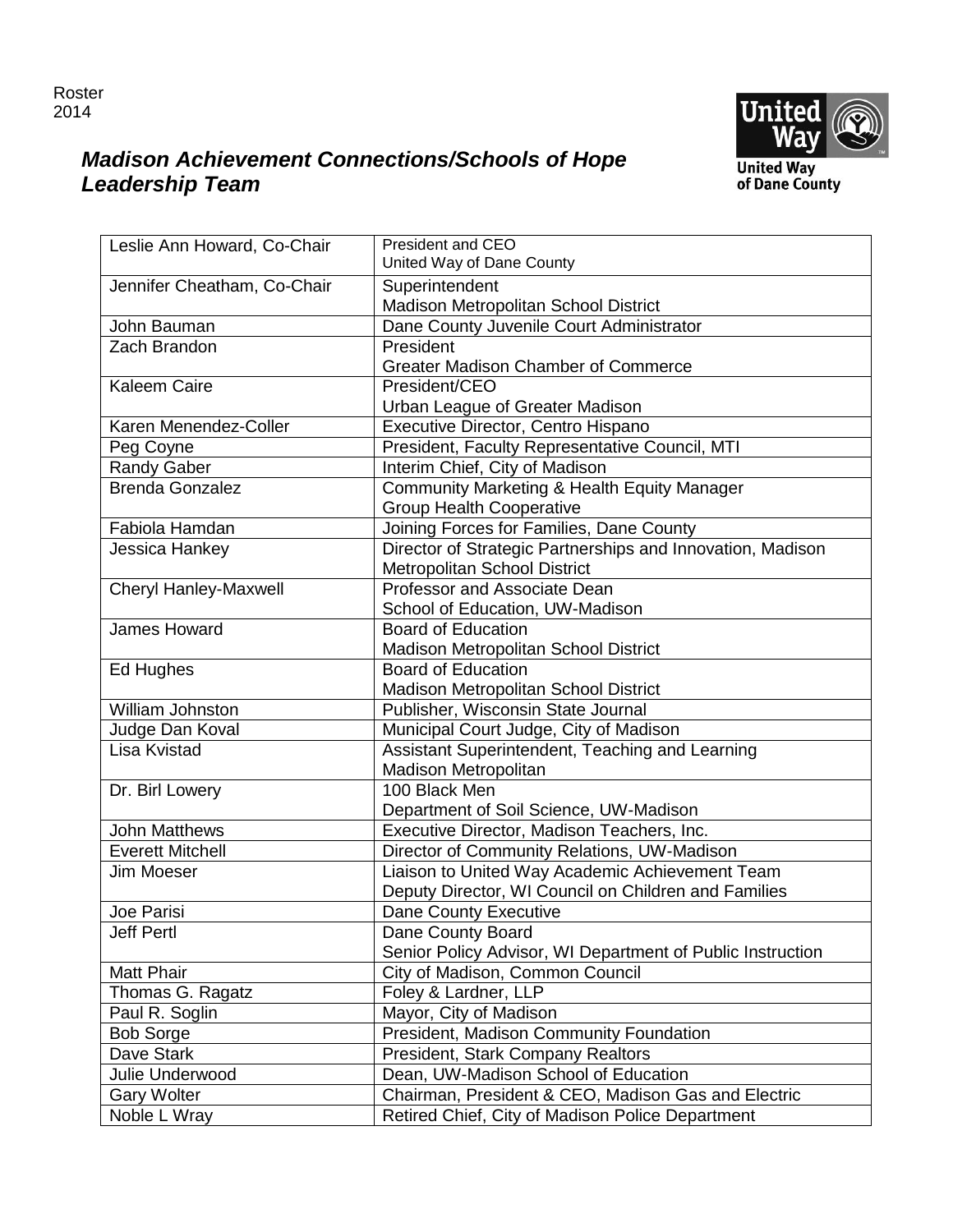

### *Sun Prairie Achievement Connections/Schools of Hope Leadership Team*

| Deedra Atkinson, Co-Chair   | Executive Vice President of Community Impact and Strategy<br>United Way of Dane County |
|-----------------------------|----------------------------------------------------------------------------------------|
| Tim Culver, Co-Chair        | Superintendent, Sun Prairie Area School District                                       |
| Angela Ackley               | <b>Sunshine Connections</b>                                                            |
| Pat Anhalt                  | Chief, Sun Prairie Area School                                                         |
| Jennifer Apodaca            | <b>Executive Director of Student Services</b>                                          |
| <b>Karen Bailey</b>         | Youth and Family Commission                                                            |
| Rev. David Berggren         | Pastor                                                                                 |
| <b>Jillian Block</b>        | Principal, Creekside Elementary School                                                 |
| <b>Anthony Bonds</b>        | Director of Elementary Teaching, Learning & Equity                                     |
| Kaleem Caire                | CEO, Urban League of Greater Madison                                                   |
| Joe Chase                   | <b>Community Member</b>                                                                |
| <b>Peter Curran</b>         | Executive Director, Sunshine Place                                                     |
| <b>Jill Camber Davidson</b> | Board of Education, Sun Prairie Area School District                                   |
| <b>Caren Diedrich</b>       | Board of Education, Sun Prairie Area School District                                   |
| <b>Tony Dugas</b>           | Principal, Northside Elementary                                                        |
| Joe Goss                    | <b>Community Member</b>                                                                |
| <b>Eydie Gremmer</b>        | <b>Prairie View Middle School Reading Specialist</b>                                   |
| Mary Ellen Havel-Lang       | Youth and Family Commission                                                            |
| Gary Hebl                   | Representative, State Assembly                                                         |
| <b>Tracy Herold</b>         | Director, Sun Prairie Library                                                          |
| Nancy Hery                  | Principal, Prairie View Middle School                                                  |
| Laura Jennings              | Director, Support Services & Activities, Colonial Club                                 |
| Pheng Lee                   | Science Teacher, Sun Prairie High School                                               |
| Diane Love                  | Dane County Public Health                                                              |
| <b>Clark Luessman</b>       | Principal, Patrick Marsh Middle School                                                 |
| <b>Brad Lutes</b>           | Teacher, Royal Oaks Elementary, SPEA Representative                                    |
| Donna Mackey                | <b>PICADA Family Services</b>                                                          |
| <b>Mark Miller</b>          | Senator, WI State Senate                                                               |
| <b>Rick Mueller</b>         | Principal, Westside Elementary                                                         |
| Alice Murphy                | <b>Assistant District Administrator</b>                                                |
| John Murray                 | Mayor, City of Sun Prairie                                                             |
| Aaron Oppenheimer           | Administrator, City of Sun Prairie                                                     |
| Mary Polenske               | Council President, City of Sun Prairie                                                 |
| <b>Bob Power</b>            | <b>Executive Director, Colonial Club</b>                                               |
| Pastor Harold Rayford       | Faith, Hope & Love Family Church                                                       |
| JT Ruffin                   | <b>Student</b>                                                                         |
| <b>Ryan Ruggles</b>         | Principal, Cardinal Heights Upper Middle School                                        |
| Tina Salzman                | Director of Secondary Teaching, Learning & Equity                                      |
| Hewan Schade                | <b>Student</b>                                                                         |
| Pete Simon                  | <b>Prairie Athletic Club</b>                                                           |
| <b>Father Mike Tess</b>     | Sun Prairie Association of Ministers                                                   |
| Janelle Vreugdenhil         | Joining Forces for Families, Dane County                                               |
| Luke Waldbillig             | <b>Student</b>                                                                         |
| Chad Wiedmeyer              | Principal, Bird Elementary                                                             |
| Dora Zúñiga                 | Executive Director, Big Brothers/Sisters                                               |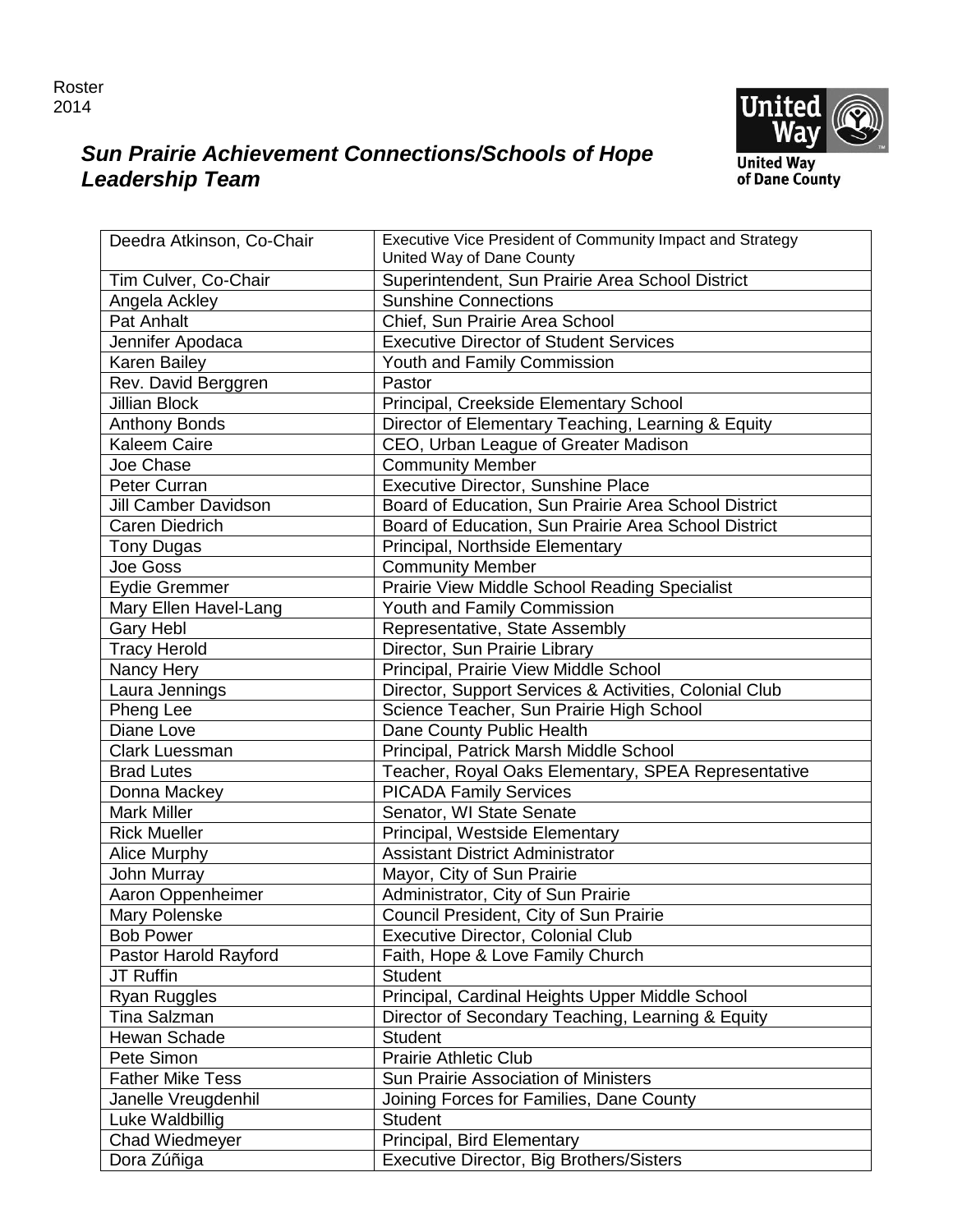Roster 2014



### *Middleton/Cross Plains Achievement Connections/ Schools of Hope Leadership Team*

| Deedra Atkinson, Chair        | Vice President Community Impact, UWDC                                               |
|-------------------------------|-------------------------------------------------------------------------------------|
| Don Johnson                   | Superintendent Middleton/Cross Plains Area School<br><b>District</b>                |
| Wanda Anthony                 | Parent                                                                              |
| Ron Biendseil                 | Middleton Commission on Youth                                                       |
| <b>Gurdip Brar</b>            | <b>Kiwanis Club</b>                                                                 |
| Percy Brown                   | Dean of Students, Middleton High School                                             |
| <b>Colleen Butler</b>         | <b>YWCA Racial Justice and Outreach Director</b>                                    |
| Juanita Comeau                | College & Career Transition Director, Madison College                               |
| Roz Craney                    | Principal, Northside Elementary                                                     |
| Sherri Cyra                   | Director of Teaching and Learning                                                   |
| <b>Chris Dahlk</b>            | Principal, Sauk Trail Elementary                                                    |
| Jamie Domini                  | Dean of Students, Middleton High School                                             |
| Laurie Gebhard                | Sauk Trail Elementary AmeriCorps Tutor Coordinator                                  |
| Jerome Geurts                 | Community Leader                                                                    |
| <b>Jill Gurtner</b>           | Principal, Clark Street Community School                                            |
| Kathy Hansen                  | Executive Director, Middleton Outreach Ministry                                     |
| Denise Herrmann               | Principal, Middleton High School                                                    |
| Sarah Hochendoner             | Northside Elementary AmeriCorps Tutor Coordinator                                   |
| Thomas Janssen                | <b>Cross Plains Chief of Police</b>                                                 |
| <b>Tim Keeler</b>             | Principal, Glacier Creek Middle School                                              |
| <b>Brian Koenig</b>           | Dane County Youth Assessment                                                        |
| <b>Todd Macklem</b>           | Principal, West Middleton Elementary School                                         |
| Dylan Mathieu                 | High School Math Tutor Coordinator                                                  |
| <b>John Milton</b>            | Parent                                                                              |
| <b>Scott Moen</b>             | <b>High School Resource Officer</b>                                                 |
| Jerry Nicholson               | Director of Teaching and Learning - Student Services                                |
| <b>Bryn Orum</b>              | English Teacher, Advisor and School Planner<br><b>Clark Street Community School</b> |
| <b>Judge Marjorie Schuett</b> | Middleton Municipal Judge                                                           |
| <b>Steve Soeteber</b>         | Principal, Kromrey Middle School                                                    |
| Lauri Weis                    | Associate Principal Middleton High School                                           |